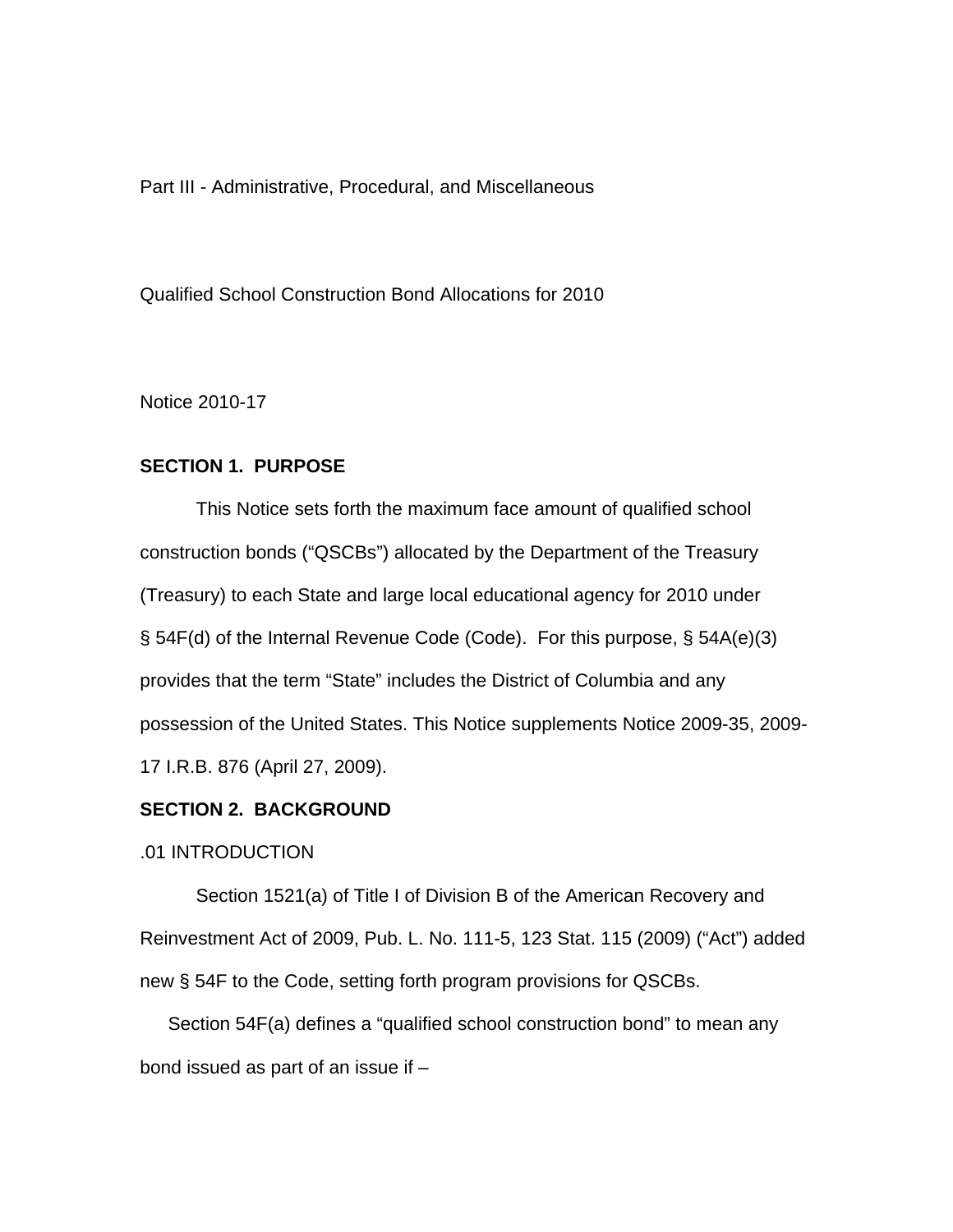- (1) 100 percent of the available project proceeds of such issue are to be used for the construction, rehabilitation, or repair of a public school facility or for the acquisition of land on which such a facility is to be constructed with part of the proceeds of such issue,
- (2) the bond is issued by a State or local government within the jurisdiction of which such school is located, and

(3) the issuer designates such bond for purposes of this section.

Section 54F(c) provides a national bond limitation authorization for QSCBs of \$11 billion for 2009 and \$11 billion for 2010 (each, a "calendar year volume cap" and together "volume cap"). Section 54F(c)(3) provides that except for carryforwards provided for in § 54F(e), there is no calendar year volume cap for calendar years after 2010.

Section 54F(b) provides that the maximum aggregate face amount of bonds issued during any calendar year that may be designated under § 54F(a) by any issuer shall not exceed the portion of the calendar year volume cap allocated to such issuer for the calendar year under § 54F(d).

Section 54F(d)(1) provides that, except as provided in §  $54F(d)(2)(C)$ , the calendar year volume cap shall be allocated by the Treasury among the States in proportion to the respective amounts each State is eligible to receive under § 1124 of the Elementary and Secondary Education Act of 1965 (20 U.S.C. 6333) (the "Education Act") for the most recent fiscal year ending before the calendar year. Section 54F(d)(1) further provides that the calendar year volume

2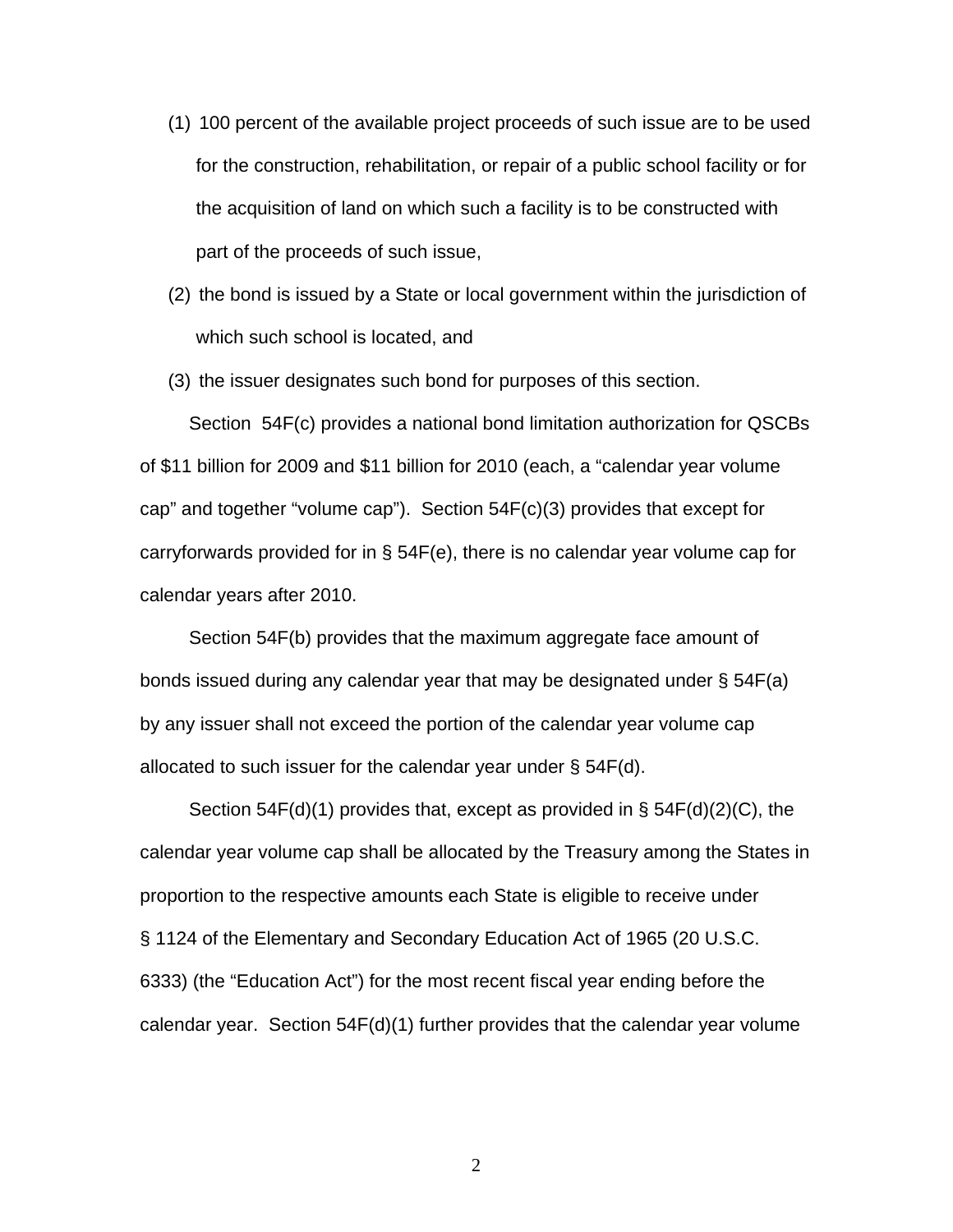cap amount allocated to each State is to be further allocated by the State to issuers within the State.

Section 54F(d)(2)(A) provides that 40 percent of the calendar year volume cap for any calendar year is to be allocated under  $\S$  54F(d)(2)(B) by the Treasury among local educational agencies that are large local agencies for the calendar year. Section 54F(d)(2)(B) provides that 40 percent of the calendar year volume cap is to be allocated among large local educational agencies in proportion to the respective amounts each such agency received under § 1124 of the Education Act for the most recent fiscal year ending before the calendar year.

Section 54F(d)(2)(C) provides that the allocation of calendar year volume cap to any State under  $\S 54F(d)(1)$  is reduced by the aggregate amount of allocations under § 54F(d)(2) to large local educational agencies within the State.

Section 54F(d)(2)(E) defines a large local educational agency as any local educational agency if such agency is: (1) among the one hundred local educational agencies with the largest number of children aged 5 through 17 from families living below the poverty level, as determined by the Treasury using the most recent data available from the Department of Commerce that are satisfactory to the Treasury; or (2) one of not more than twenty-five additional local educational agencies that the Secretary of Education determines (based on the most recent data available satisfactory to the Treasury) are in particular need of assistance, based on a low level of resources for school construction, a high level of enrollment growth, or such other factors as the Treasury deems appropriate.

3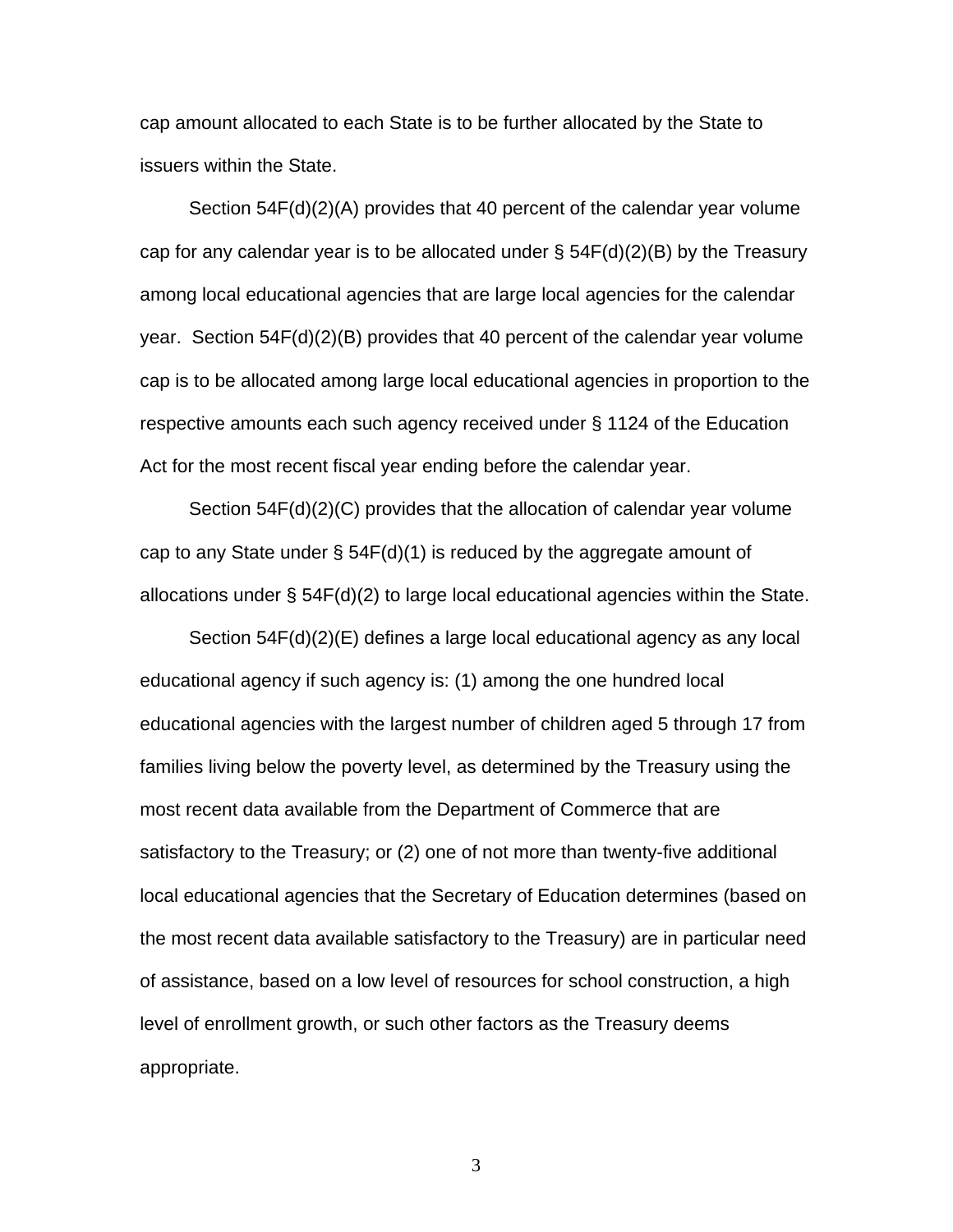Section  $54F(d)(3)$  provides that the amount allocated under §  $54F(d)(1)$  to any United States possession other than Puerto Rico is an amount that would have been allocated to such possession if all allocations under  $\S 54F(d)(1)$  were made on the basis of respective populations of individuals below the poverty line (as defined by the Office of Management and Budget). Section 54F(d)(3) further provides that in making the other allocations, the amount to be allocated under § 54F(d)(1) to the States is reduced by the aggregate amount allocated under § 54F(d)(3) to the United States possessions.

Section 54F(d)(4) provides for additional calendar year volume cap amounts of \$200 million for calendar year 2009 and \$200 million for calendar year 2010 (each an "Indian tribal government calendar year volume cap" and together the "Indian tribal government volume cap") to be allocated by the Secretary of Interior for purposes of the construction, rehabilitation, and repair of schools funded by the Bureau of Indian Affairs. This \$200 million Indian tribal government calendar year volume cap allocated to the Indian tribal governments does not reduce the \$11 billion calendar year volume cap allocated to the States and the large local educational agencies. Section 54F(d)(4) further provides that, for amounts of Indian tribal government volume cap allocated, Indian tribal governments (as defined in § 7701(a)(40)) are to be treated as qualified issuers. **SECTION 3. 2010 ALLOCATIONS OF NATIONAL BOND VOLUME CAP FOR QSCBs** 

The 2010 national bond volume cap for QSCBs is \$11 billion. This amount is allocated among the States and large local educational agencies as

4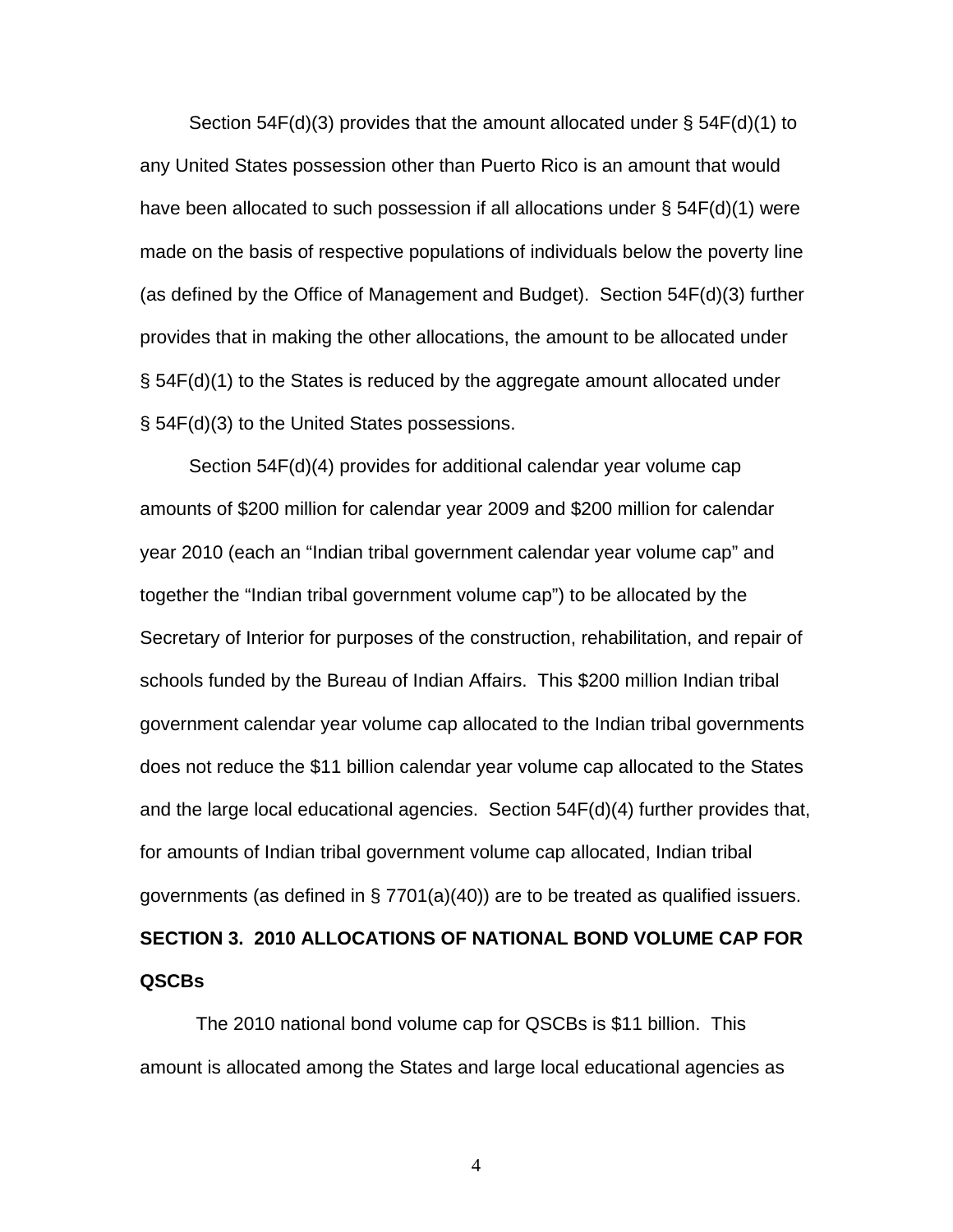set forth in this Notice. The 2010 allocations to 103 large local educational agencies reflects the determination by the Secretary of Education to select 3 additional large local educational agencies under § 54F(d)(2)(E)(ii) for such year. The first chart below allocates \$6.6 billion of the \$11 billion 2010 calendar year volume cap for QSCBs to States to be issued by such State or further allocated to the issuers within such State. The second chart below allocates \$4.4 billion of the \$11 billion 2010 calendar year volume cap for QSCBs to large local educational agencies.

| 2010 Allocations to States of Volume Cap for             |
|----------------------------------------------------------|
| <b>Qualified School Construction Bonds</b>               |
| (Net of Allocations to Large Local Educational Agencies) |

|                        | <b>Total</b>         |
|------------------------|----------------------|
|                        | <b>Allocation by</b> |
|                        | State/               |
| <b>State/Territory</b> | <b>Territory</b>     |
| Alabama                | 140,453,000          |
| Alaska                 | 28,163,000           |
| Arizona                | 171,115,000          |
| Arkansas               | 124,197,000          |
| California             | 720,058,000          |
| Colorado               | 95,686,000           |
| Connecticut            | 98,431,000           |
| Delaware               | 29,797,000           |
| District of Columbia   | 0                    |
| Florida                | 81,038,000           |
| Georgia                | 234,431,000          |
| Hawaii                 | 0                    |
| Idaho                  | 39,379,000           |
| Illinois               | 251,167,000          |
| Indiana                | 182,583,000          |
| Iowa                   | 66,422,000           |
| Kansas                 | 82,984,000           |
| Kentucky               | 138,870,000          |
| Louisiana              | 140,525,000          |
| Maine                  | 41,368,000           |
| Maryland               | 45,190,000           |
| Massachusetts          | 157,361,000          |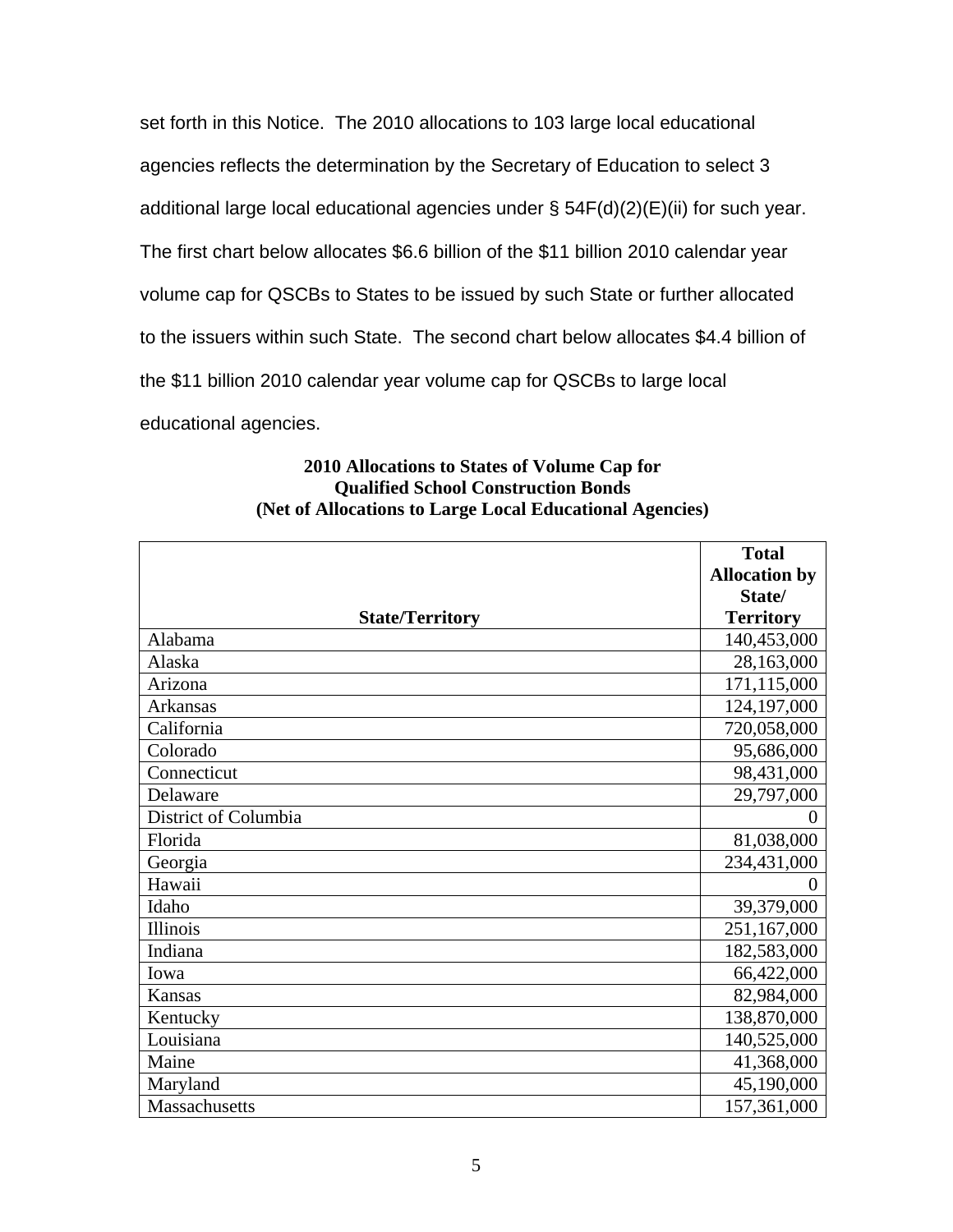| Michigan          | 297,611,000   |
|-------------------|---------------|
| Minnesota         | 80,649,000    |
| Mississippi       | 134,610,000   |
| Missouri          | 146,348,000   |
| Montana           | 31,838,000    |
| Nebraska          | 35,294,000    |
| Nevada            | 5,157,000     |
| New Hampshire     | 29,797,000    |
| New Jersey        | 215,904,000   |
| New Mexico        | 62,037,000    |
| New York          | 178,782,000   |
| North Carolina    | 188,591,000   |
| North Dakota      | 25,974,000    |
| Ohio              | 293,763,000   |
| Oklahoma          | 91,217,000    |
| Oregon            | 109,096,000   |
| Pennsylvania      | 286,677,000   |
| Rhode Island      | 41,296,000    |
| South Carolina    | 129,456,000   |
| South Dakota      | 29,797,000    |
| Tennessee         | 119,131,000   |
| Texas             | 547,674,000   |
| Utah              | 55,599,000    |
| Vermont           | 24,236,000    |
| Virginia          | 172,249,000   |
| Washington        | 162,837,000   |
| West Virginia     | 72,262,000    |
| Wisconsin         | 100,459,000   |
| Wyoming           | 24,589,000    |
|                   |               |
| American Samoa    | 10,614,000    |
| Guam              | 10,838,000    |
| Northern Marianas | 6,824,000     |
| Puerto Rico       |               |
| Virgin Islands    | 9,576,000     |
|                   |               |
| Total             | 6,600,000,000 |

# **2010 Allocations to Large Local Educational Agencies of Volume Cap for Qualified School Construction Bonds**

| State   | <b>Large Local Educational Agency</b> | <b>Allocation</b> |
|---------|---------------------------------------|-------------------|
|         |                                       |                   |
| Alabama | Birmingham City School District       | 14,274,000        |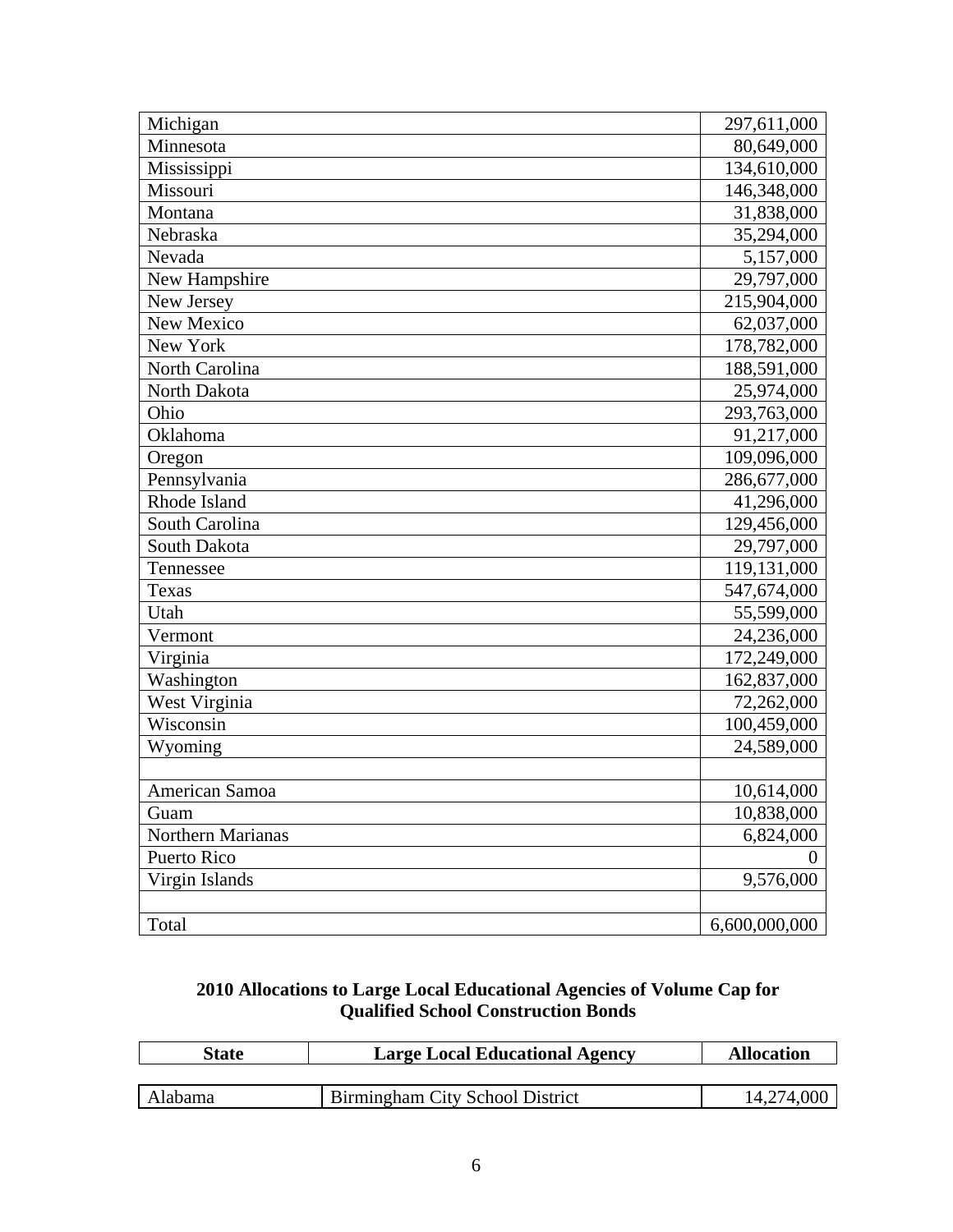| Alabama              | Mobile County School District          | 25,419,000  |
|----------------------|----------------------------------------|-------------|
| Arizona              | <b>Mesa Unified District</b>           | 19,466,000  |
| Arizona              | Phoenix Union High School District     | 12,514,000  |
| Arizona              | <b>Tucson Unified District</b>         | 20,018,000  |
| California           | <b>Bakersfield City Elementary</b>     | 15,102,000  |
| California           | Compton Unified                        | 16,893,000  |
| California           | Fresno Unified                         | 39,773,000  |
| California           | Long Beach Unified                     | 34,501,000  |
| California           | Los Angeles Unified                    | 290,180,000 |
| California           | Oakland Unified                        | 23,960,000  |
| California           | Sacramento City Unified                | 19,342,000  |
| California           | San Bernardino City Unified            | 25,294,000  |
| California           | San Diego City Unified                 | 36,093,000  |
| California           | San Francisco Unified                  | 12,957,000  |
| California           | Santa Ana Unified                      | 17,539,000  |
| California           | <b>Stockton City Unified</b>           | 14,934,000  |
| Colorado             | Denver County 1                        | 29,262,000  |
| District of Columbia | District of Columbia Public Schools    | 32,947,000  |
| Florida              | <b>Brevard County School District</b>  | 12,271,000  |
| Florida              | <b>Broward County School District</b>  | 51,646,000  |
| Florida              | Dade County School District            | 95,438,000  |
| Florida              | <b>Duval County School District</b>    | 33,074,000  |
| Florida              | Hillsborough County School District    | 37,935,000  |
| Florida              | Lee County School District             | 14,308,000  |
| Florida              | Marion County School District          | 11,253,000  |
| Florida              | <b>Orange County School District</b>   | 36,229,000  |
| Florida              | Palm Beach County School District      | 34,023,000  |
| Florida              | Pasco County School District           | 13,627,000  |
| Florida              | Pinellas County School District        | 23,529,000  |
| Florida              | Polk County School District            | 21,223,000  |
| Florida              | Volusia County School District         | 17,796,000  |
| Georgia              | <b>Atlanta City School District</b>    | 34,526,000  |
| Georgia              | <b>Clayton County School District</b>  | 15,166,000  |
| Georgia              | De Kalb County School District         | 29,940,000  |
| Georgia              | <b>Fulton County School District</b>   | 17,917,000  |
| Georgia              | <b>Gwinnett County School District</b> | 19,640,000  |
| Georgia              | <b>Richmond County School District</b> | 15,979,000  |
| Hawaii               | Hawaii Department of Education         | 29,797,000  |
| Illinois             | City of Chicago School District 299    | 257,127,000 |
| Indiana              | Indianapolis Public Schools            | 31,534,000  |
| Kentucky             | Jefferson County School District       | 30,352,000  |
| Louisiana            | Caddo Parish School Board              | 20,707,000  |
| Louisiana            | East Baton Rouge Parish School Board   | 21,675,000  |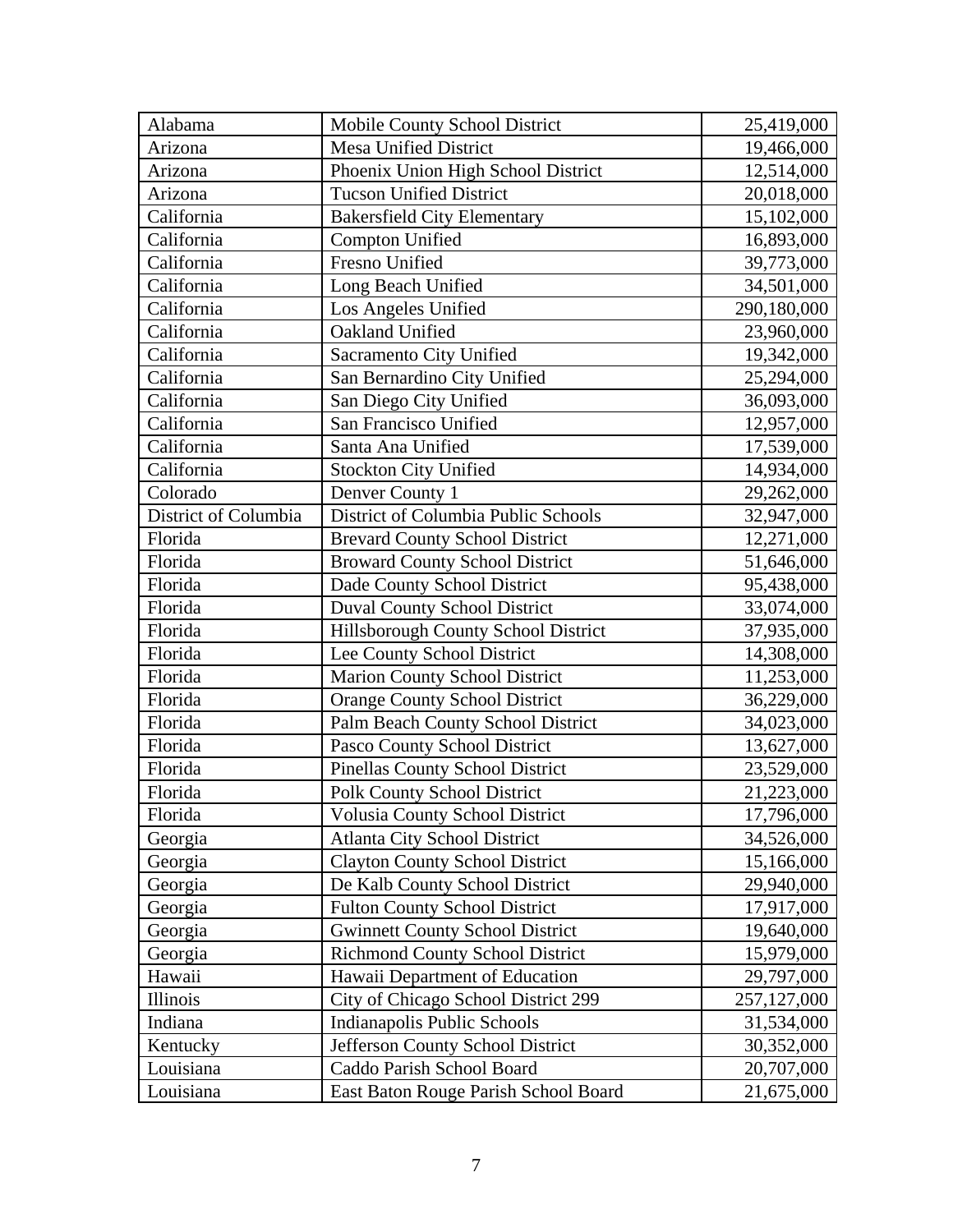| Louisiana      | Jefferson Parish School Board              | 21,891,000  |
|----------------|--------------------------------------------|-------------|
| Louisiana      | <b>Orleans Parish School Board</b>         | 40,055,000  |
| Maryland       | <b>Baltimore City Public School System</b> | 53,530,000  |
| Maryland       | <b>Baltimore County Public Schools</b>     | 19,952,000  |
| Maryland       | Prince George's County Public Schools      | 25,803,000  |
| Massachusetts  | <b>Boston</b>                              | 41,474,000  |
| Michigan       | Detroit City School District               | 127,644,000 |
| Minnesota      | Minneapolis                                | 19,787,000  |
| Minnesota      | St. Paul                                   | 18,253,000  |
| Mississippi    | Jackson Public School District             | 15,429,000  |
| Missouri       | Kansas City School District                | 16,274,000  |
| Missouri       | St. Louis City                             | 28,481,000  |
| Nebraska       | <b>Omaha Public Schools</b>                | 18,922,000  |
| Nevada         | <b>Clark County School District</b>        | 58,833,000  |
| New Jersey     | Newark City                                | 25,753,000  |
| New Mexico     | Albuquerque Public Schools                 | 25,025,000  |
| New York       | <b>Buffalo City School District</b>        | 33,025,000  |
| New York       | New York City                              | 664,010,000 |
| New York       | Rochester City School District             | 28,376,000  |
| North Carolina | <b>Charlotte-Mecklenburg Schools</b>       | 25,051,000  |
| North Carolina | <b>Cumberland County Schools</b>           | 14,805,000  |
| North Carolina | <b>Forsyth County Schools</b>              | 14,162,000  |
| North Carolina | <b>Guilford County Schools</b>             | 16,843,000  |
| North Carolina | <b>Wake County Schools</b>                 | 17,606,000  |
| Ohio           | Cincinnati City School District            | 25,922,000  |
| Ohio           | <b>Cleveland Municipal School District</b> | 51,058,000  |
| Ohio           | Columbus City School District              | 39,266,000  |
| Ohio           | <b>Toledo City School District</b>         | 20,962,000  |
| Oklahoma       | Oklahoma City                              | 18,167,000  |
| Oklahoma       | Tulsa                                      | 15,625,000  |
| Pennsylvania   | Philadelphia City School District          | 145,352,000 |
| Pennsylvania   | <b>Pittsburgh School District</b>          | 19,520,000  |
| Puerto Rico    | Puerto Rico Department of Education        | 380,394,000 |
| South Carolina | <b>Charleston County School District</b>   | 15,076,000  |
| South Carolina | <b>Greenville County School District</b>   | 14,302,000  |
| Tennessee      | Knox County School District                | 11,979,000  |
| Tennessee      | Memphis City School District               | 49,710,000  |
| Tennessee      | Nashville-Davidson County School District  | 24,016,000  |
| Texas          | Aldine Independent School District         | 19,022,000  |
| Texas          | Alief Independent School District          | 16,483,000  |
| Texas          | Arlington Independent School District      | 13,656,000  |
| Texas          | Austin Independent School District         | 24,078,000  |
| Texas          | Brownsville Independent School District    | 25,901,000  |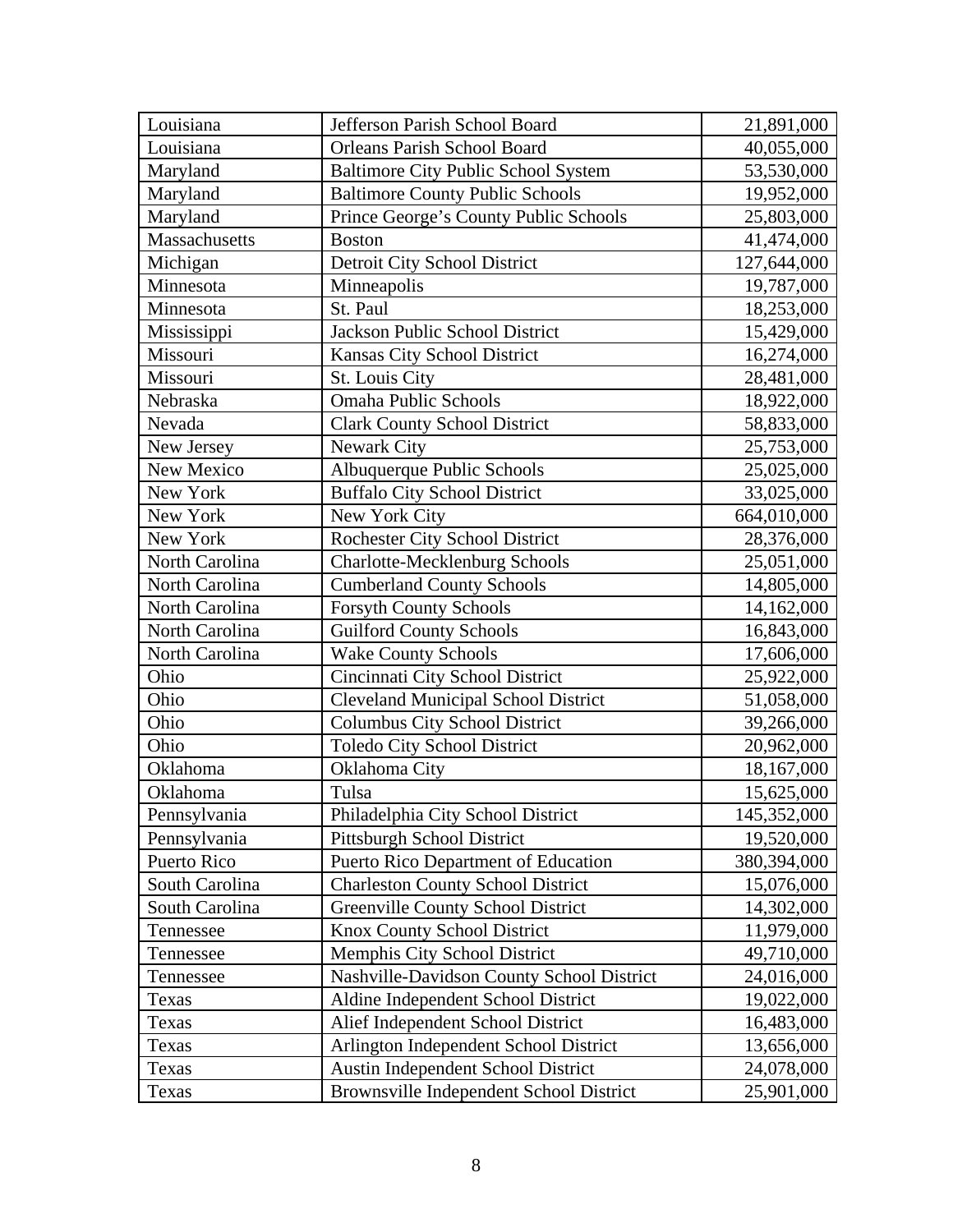| Texas     | Dallas Independent School District       | 69,599,000    |
|-----------|------------------------------------------|---------------|
|           | Edinburg Consolidated Independent School |               |
| Texas     | District                                 | 13,967,000    |
| Texas     | El Paso Independent School District      | 29,140,000    |
| Texas     | Fort Worth Independent School District   | 28,764,000    |
| Texas     | Garland Independent School District      | 12,488,000    |
| Texas     | Houston Independent School District      | 95,370,000    |
| Texas     | La Joya Independent School District      | 13,544,000    |
| Texas     | Laredo Independent School District       | 14,165,000    |
| Texas     | Northside Independent School District    | 14,641,000    |
| Texas     | Pasadena Independent School District     | 14,609,000    |
|           | Pharr-San Juan-Alamo Independent School  |               |
| Texas     | District                                 | 13,453,000    |
| Texas     | San Antonio Independent School District  | 30,730,000    |
| Texas     | Ysleta Independent School District       | 17,869,000    |
| Virginia  | Norfolk City Public Schools              | 15,092,000    |
| Virginia  | <b>Richmond City Public Schools</b>      | 14,983,000    |
| Wisconsin | Milwaukee                                | 72,933,000    |
|           |                                          |               |
| Total     |                                          | 4,400,000,000 |

# **SECTION 4. EFFECTIVE DATE OF 2010 ALLOCATIONS OF NATIONAL**

### **BOND VOLUME CAP**

The allocations of the national bond volume cap for QSCBs in Section 3

are effective for QSCBs issued, pursuant to an allocation of 2010 calendar year

volume cap, after March 17, 2010.

# **SECTION 5. ALLOCATION OF THE INDIAN TRIBAL GOVERNMENT**

## **VOLUME CAP**

The Department of the Interior is exclusively responsible for making the

allocations of the Indian tribal government volume cap and published a notice in

the Federal Register, 74 F.R. 56211-02 (October 30, 2009), soliciting

applications for allocations of such volume cap**.** Interested parties may also